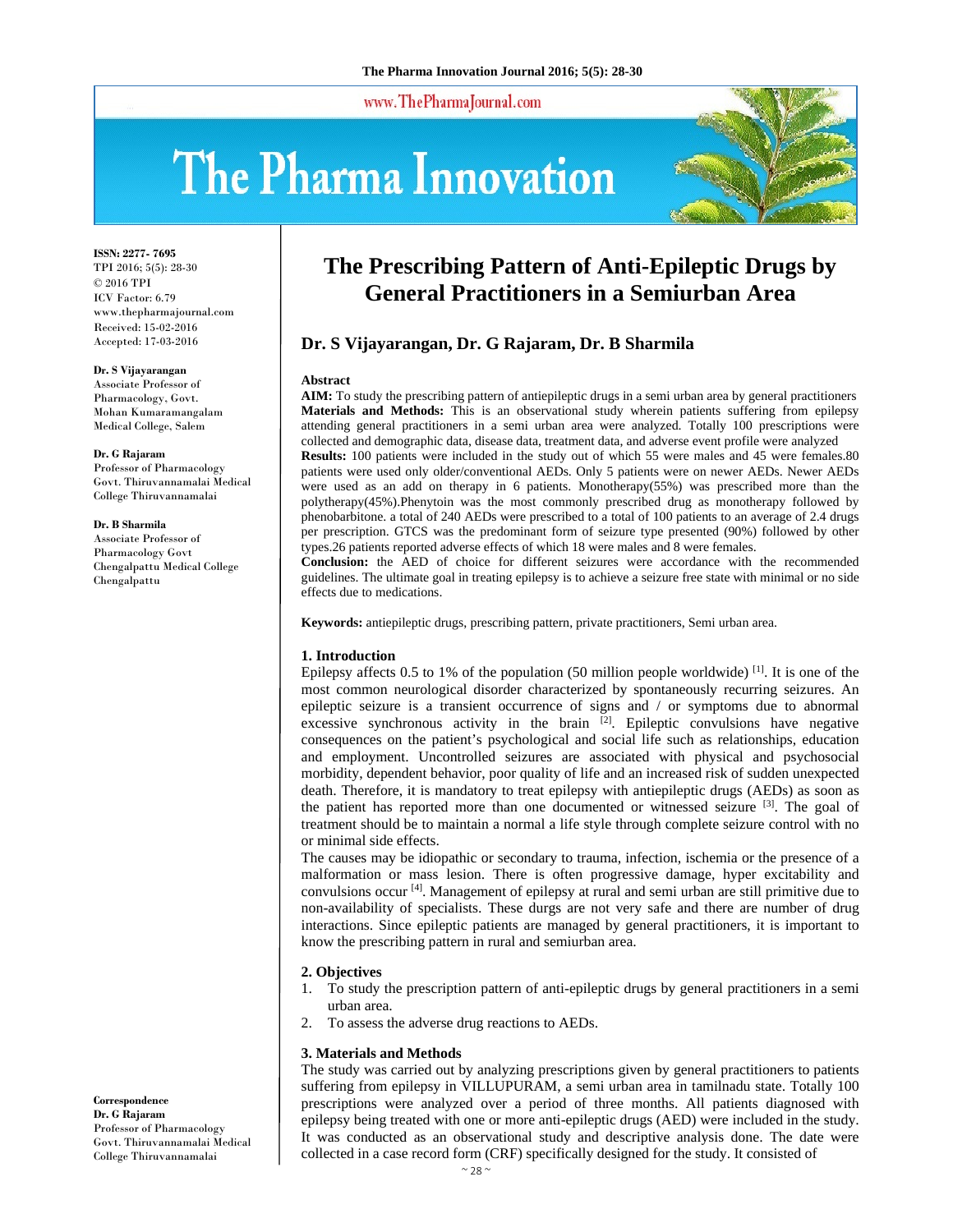- i. **Demographic data:** patient's name, age, gender, address, background, socioeconomic status. The patient's education, occupation, average monthly income, and number of dependents were factored in for assessing the socioeconomic status.
- ii. **Disease Data:** Seizure type, etiology and frequency, age of onset of seizure y duration, control of seizures, time since last seizure, and family history of epilepsy and presence of other co-morbidities.
- iii. **Treatment Data:** Details of treatment including generic names of drugs/s, daily doses, duration of treatment and past treatments.

Therapy given to these patients was classified into monotherapy i.e., patients receiving single AED for seizures and polytherapy i.e., patients receiving two or more drugs. In this study phenytoin, phenobarbitone, carbamazepine and valporate were considered as "Conventional" or "Older" AEDs. Levetiracetam, oxcarbazepine, clobazam, clonazepam, topiramate, zonisamide and gabapentin were classified as "Newer" AEDs.

iv. **Adverse event profile:** We evaluated some of the more commonly observed adverse effects of antiepileptic drugs.

#### **4. Results**

### **Patient characteristics and demographic profile**

Out of the 100 patients, 55 were male and 45 were females. Of these 40 were newly diagnosed patients and 60 patients were on treatment for more than one year. The median age of the study patients was 32 years with 48% of patients between 18 and 30 years. Majority of patients belonged to the poor and lower middle socioeconomic status.

**Table 1:** Profile of type of seizures

| <b>Type of seizure</b>                                   | No of Cases $(n=100)$ |
|----------------------------------------------------------|-----------------------|
| <b>GTCS</b>                                              |                       |
| <b>Complex Partial Seizures</b>                          |                       |
| Simple partial seizures with Secondary<br>Generalization |                       |
| Generalized seizures with Myoclonic jerks                |                       |
| Simple partial Seizures                                  |                       |
| Absence Seizures                                         |                       |

**GTCS***:* Generalized tonic clonic seizures.

Table 1: Shows the distribution of type of seizures among patients 90 patients had generalized seizures whereas 4 had complex partial seizures2 patients had simple partial seizures with secondary generalization and 1 had generalized seizures with myoclonic jerks. The other types were simple partial seizures and absence seizures.

**Table 2:** Pattern of AEDs prescribed

| No. of drugs prescribed | <b>Number of cases</b> |
|-------------------------|------------------------|
| Monotherapy             |                        |
| Poly therapy            |                        |

The pattern of AEDs prescribed is presented in Table 2 of 100 patients, 80patients were prescribed only conventional / older AEDs. Only 5 patients were on newer AEDs monotherapy. Newer AEDs were used as add on-therapy in 6 patients.

**Table 3:** Newer AEDs prescribed in study

| <b>Newer AED</b> | No. of cases |
|------------------|--------------|
| leviteracetam    |              |
| Oxcarbazepine    |              |
| Clonazepam       |              |
| pregabalin       |              |
| topiramate       |              |
| lamotrigene      |              |

Phenytoin was used most commonly (52%) as monotherapy drug followed by phenobarbitone  $(22%)$ . Phenytoin + phenobarbitone combination was most commonly used dual therapy (25%) followed by phenobarbitone + sodium valproate (19%) combination. A total of 240AEDs were prescribed to a total of 100 patients during study period, which corresponded to an average of 2.4 AED per patient.

#### **Table 4:** Overall AED utilization

| AED            | <b>PERCENTAGE</b> |
|----------------|-------------------|
| Phenytoin      | 60%               |
| Phenobarbitone | 22%               |
| Valporate      | 24%               |
| Carbamazepine  | 18%               |
| Newer drugs    | 11%               |

| <b>Table 5:</b> Commonly prescribed AED according to type of seizure |
|----------------------------------------------------------------------|
|----------------------------------------------------------------------|

| <b>Type of seizure</b>          | <b>Most commonly used AED</b> |
|---------------------------------|-------------------------------|
| <b>GTCS</b>                     | Phenytoin                     |
| <b>Complex Partial Seizures</b> | Carbamazepine                 |
| Simple Partial Seizures with    | Phenytoin                     |
| Secondary Generalization        |                               |
| Generalized Seizures with       | Sodium valporate              |
| Myoclonic Jerks                 |                               |

Phenytoin was the most commonly used AED for treatment of GTCS and simple partial seizures with secondary generalization. Carbamazepine was the most commonly used drug in complex partial seizures. In case of generalized seizures with myoclonic jerks, sodium valporate was the most commonly used drug.

#### **Pattern of Adverse Events**

26 patients reported side effects out of which 18 patients were males and remaining 8 were females. The most common side effects involved the central nervous system and included drowsiness, tiredness, cognitive impairment, headache, etc.; these were self limiting and subsided with continued treatment. Weight gain was reported in two patients and loss of libido in one patient, who were on valproate. Gingival hyperplasia was the most common side effect reported due to phenytoin in 10 patients and such cases were referred to the dentist for treatment.

Hypersensitivity reactions were observed with carbamazepine and phenytoin and managed appropriately. Skin rashes due to carbamazepine was reported following which patient was changed to sodium valproate.

**Table 20:** Adverse effects profile

| <b>Adverse effects</b> | <b>Number of patients</b> |
|------------------------|---------------------------|
| Gingival hyperplasia   | 10                        |
| Sedation               | 13                        |
| Gastrointestinal       |                           |
| <b>Dizziness</b>       |                           |
| Osteomalacia           |                           |
| Facial coarsening      |                           |
| Vertigo                | 3                         |
| Dermatological         | 3                         |
| Weight gain            |                           |
| <b>Tremors</b>         |                           |

All ADRs were of mild to moderate severity on Modified Siegle's severity assessment scale.